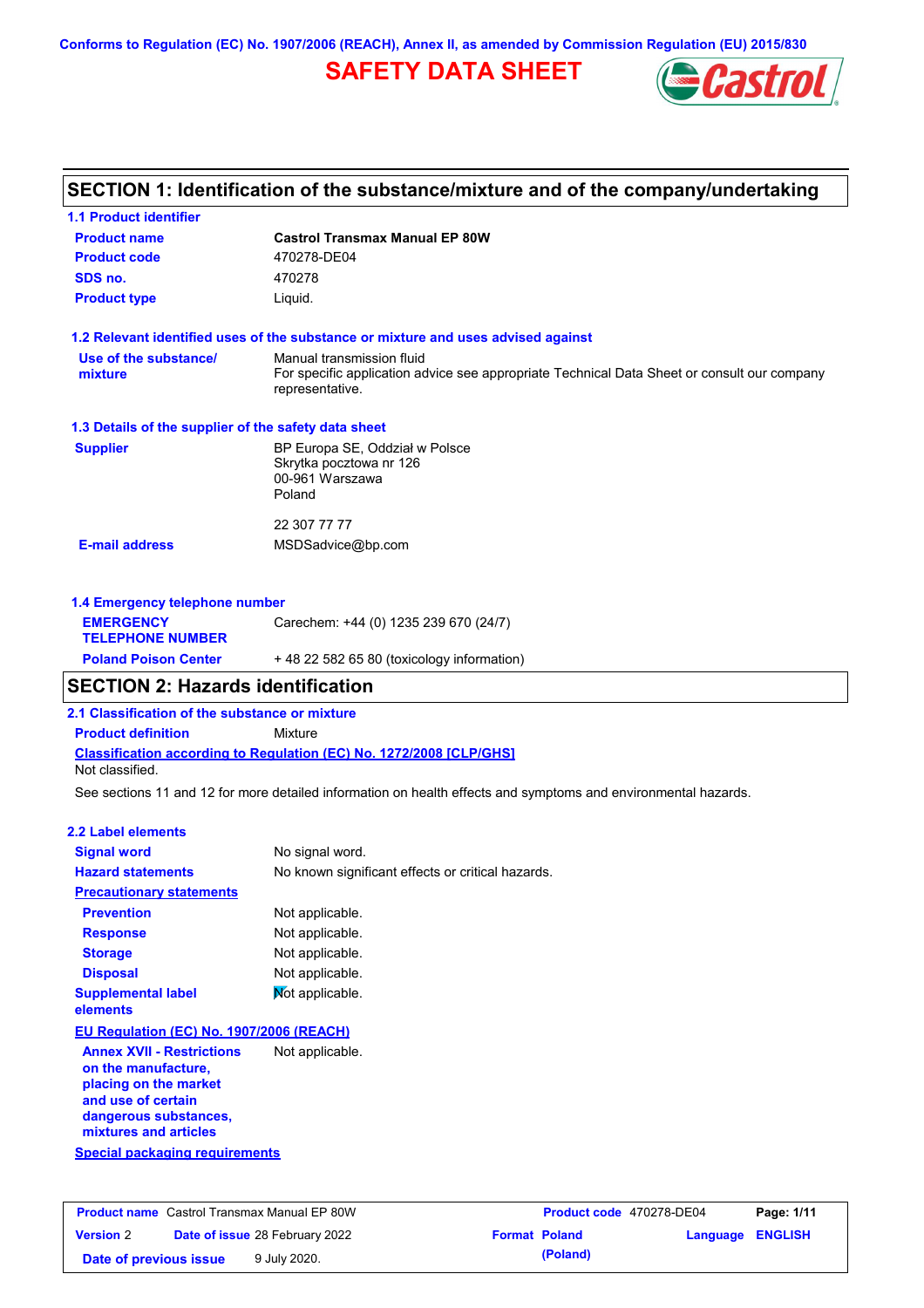# **SECTION 2: Hazards identification**

| <b>Containers to be fitted</b><br>with child-resistant<br>fastenings                                                     | Not applicable.                                                                                               |
|--------------------------------------------------------------------------------------------------------------------------|---------------------------------------------------------------------------------------------------------------|
| <b>Tactile warning of danger</b>                                                                                         | Not applicable.                                                                                               |
| 2.3 Other hazards                                                                                                        |                                                                                                               |
| <b>Results of PBT and vPvB</b><br>assessment                                                                             | Product does not meet the criteria for PBT or vPvB according to Regulation (EC) No. 1907/2006,<br>Annex XIII. |
| <b>Product meets the criteria</b><br>for PBT or vPvB according<br>to Regulation (EC) No.<br><b>1907/2006, Annex XIII</b> | This mixture does not contain any substances that are assessed to be a PBT or a vPvB.                         |
| Other hazards which do<br>not result in classification                                                                   | Defatting to the skin.                                                                                        |

## **SECTION 3: Composition/information on ingredients**

Mixture

### **3.2 Mixtures**

**Product definition**

Highly refined base oil (IP 346 DMSO extract < 3%). Proprietary performance additives.

| <b>Product/ingredient</b><br>name                         | <b>Identifiers</b>                                                                   | $\frac{9}{6}$ | <b>Regulation (EC) No.</b><br>1272/2008 [CLP] | <b>Type</b> |
|-----------------------------------------------------------|--------------------------------------------------------------------------------------|---------------|-----------------------------------------------|-------------|
| Distillates (petroleum), hydrotreated<br>heavy paraffinic | REACH #: 01-2119484627-25<br>EC: 265-157-1<br>CAS: 64742-54-7<br>Index: 649-467-00-8 | ≥90           | Not classified.                               | $[2]$       |

### Type

[1] Substance classified with a health or environmental hazard

[2] Substance with a workplace exposure limit

[3] Substance meets the criteria for PBT according to Regulation (EC) No. 1907/2006, Annex XIII

[4] Substance meets the criteria for vPvB according to Regulation (EC) No. 1907/2006, Annex XIII

[5] Substance of equivalent concern

[6] Additional disclosure due to company policy

Occupational exposure limits, if available, are listed in Section 8.

## **SECTION 4: First aid measures**

### **4.1 Description of first aid measures**

| <b>Eye contact</b>                | In case of contact, immediately flush eyes with plenty of water for at least 15 minutes. Eyelids<br>should be held away from the eyeball to ensure thorough rinsing. Check for and remove any<br>contact lenses. Get medical attention. |
|-----------------------------------|-----------------------------------------------------------------------------------------------------------------------------------------------------------------------------------------------------------------------------------------|
| <b>Skin contact</b>               | Wash skin thoroughly with soap and water or use recognised skin cleanser. Remove<br>contaminated clothing and shoes. Wash clothing before reuse. Clean shoes thoroughly before<br>reuse. Get medical attention if irritation develops.  |
| <b>Inhalation</b>                 | If inhaled, remove to fresh air. Get medical attention if symptoms occur.                                                                                                                                                               |
| <b>Ingestion</b>                  | Do not induce vomiting unless directed to do so by medical personnel. Get medical attention if<br>symptoms occur.                                                                                                                       |
| <b>Protection of first-aiders</b> | No action shall be taken involving any personal risk or without suitable training.                                                                                                                                                      |

### **4.2 Most important symptoms and effects, both acute and delayed**

See Section 11 for more detailed information on health effects and symptoms.

| <b>Potential acute health effects</b>                                                                                                  |                                                                                                     |                                                   |                          |          |                |
|----------------------------------------------------------------------------------------------------------------------------------------|-----------------------------------------------------------------------------------------------------|---------------------------------------------------|--------------------------|----------|----------------|
| <b>Inhalation</b>                                                                                                                      | Vapour inhalation under ambient conditions is not normally a problem due to low vapour<br>pressure. |                                                   |                          |          |                |
| <b>Ingestion</b>                                                                                                                       |                                                                                                     | No known significant effects or critical hazards. |                          |          |                |
| <b>Skin contact</b>                                                                                                                    | Defatting to the skin. May cause skin dryness and irritation.                                       |                                                   |                          |          |                |
| <b>Eye contact</b>                                                                                                                     | No known significant effects or critical hazards.                                                   |                                                   |                          |          |                |
|                                                                                                                                        | Delayed and immediate effects as well as chronic effects from short and long-term exposure          |                                                   |                          |          |                |
| <b>Inhalation</b><br>Overexposure to the inhalation of airborne droplets or aerosols may cause irritation of the<br>respiratory tract. |                                                                                                     |                                                   |                          |          |                |
| Ingestion of large quantities may cause nausea and diarrhoea.<br><b>Ingestion</b>                                                      |                                                                                                     |                                                   |                          |          |                |
| <b>Product name</b> Castrol Transmax Manual EP 80W                                                                                     |                                                                                                     |                                                   | Product code 470278-DE04 |          | Page: 2/11     |
| <b>Version 2</b>                                                                                                                       | <b>Date of issue 28 February 2022</b>                                                               |                                                   | <b>Format Poland</b>     | Language | <b>ENGLISH</b> |
| Date of previous issue                                                                                                                 | 9 July 2020.                                                                                        |                                                   | (Poland)                 |          |                |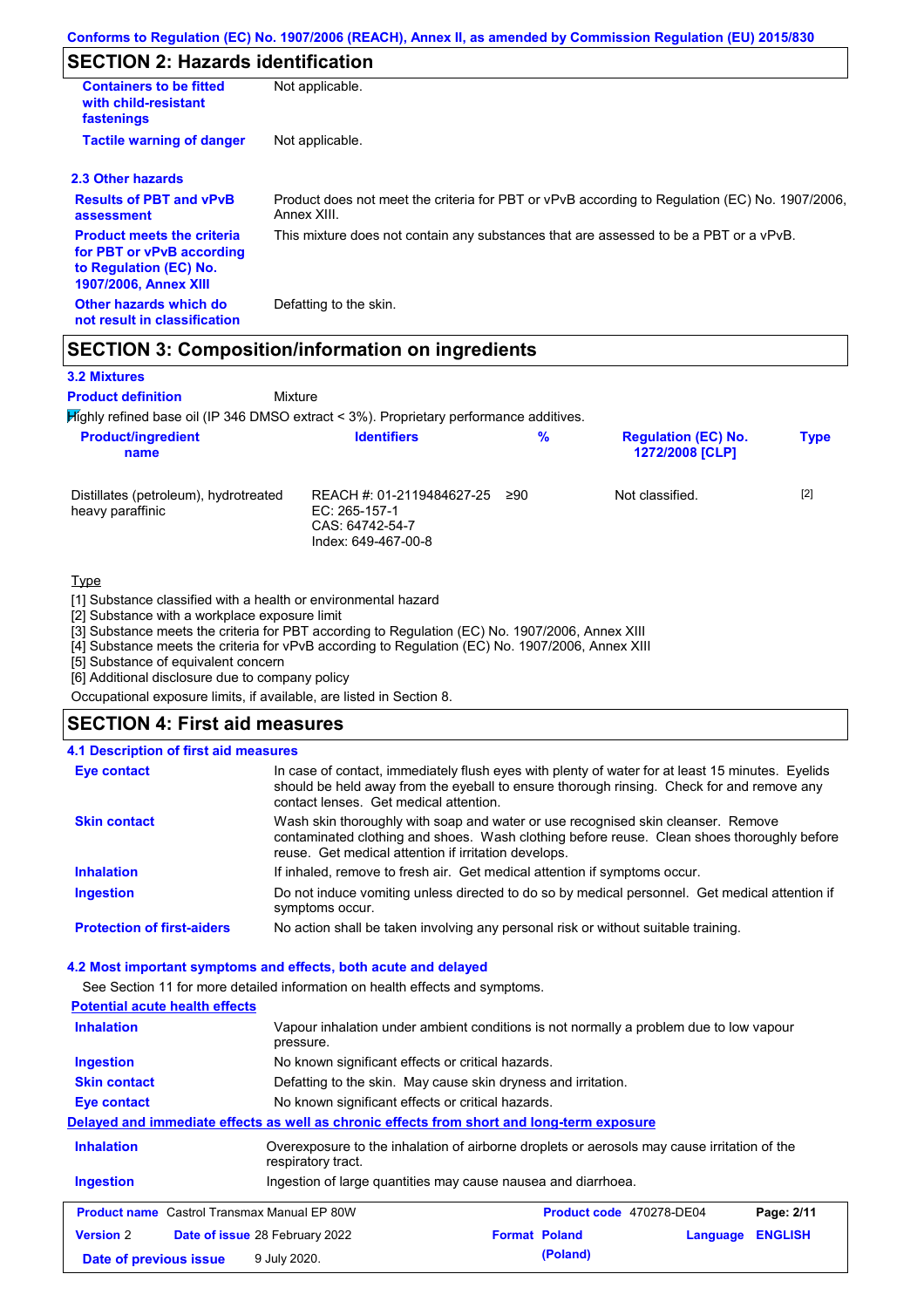|                                                           | Conforms to Regulation (EC) No. 1907/2006 (REACH), Annex II, as amended by Commission Regulation (EU) 2015/830                                                                                                                                                                                                                                                    |  |  |  |
|-----------------------------------------------------------|-------------------------------------------------------------------------------------------------------------------------------------------------------------------------------------------------------------------------------------------------------------------------------------------------------------------------------------------------------------------|--|--|--|
| <b>SECTION 4: First aid measures</b>                      |                                                                                                                                                                                                                                                                                                                                                                   |  |  |  |
| <b>Skin contact</b>                                       | Prolonged or repeated contact can defat the skin and lead to irritation and/or dermatitis.                                                                                                                                                                                                                                                                        |  |  |  |
| <b>Eye contact</b>                                        | Potential risk of transient stinging or redness if accidental eye contact occurs.                                                                                                                                                                                                                                                                                 |  |  |  |
|                                                           | 4.3 Indication of any immediate medical attention and special treatment needed                                                                                                                                                                                                                                                                                    |  |  |  |
| <b>Notes to physician</b>                                 | Treatment should in general be symptomatic and directed to relieving any effects.                                                                                                                                                                                                                                                                                 |  |  |  |
| <b>SECTION 5: Firefighting measures</b>                   |                                                                                                                                                                                                                                                                                                                                                                   |  |  |  |
| 5.1 Extinguishing media                                   |                                                                                                                                                                                                                                                                                                                                                                   |  |  |  |
| <b>Suitable extinguishing</b><br>media                    | In case of fire, use foam, dry chemical or carbon dioxide extinguisher or spray.                                                                                                                                                                                                                                                                                  |  |  |  |
| <b>Unsuitable extinguishing</b><br>media                  | Do not use water jet. The use of a water jet may cause the fire to spread by splashing the<br>burning product.                                                                                                                                                                                                                                                    |  |  |  |
| 5.2 Special hazards arising from the substance or mixture |                                                                                                                                                                                                                                                                                                                                                                   |  |  |  |
| <b>Hazards from the</b><br>substance or mixture           | In a fire or if heated, a pressure increase will occur and the container may burst.                                                                                                                                                                                                                                                                               |  |  |  |
| <b>Hazardous combustion</b><br>products                   | Combustion products may include the following:<br>carbon oxides (CO, CO <sub>2</sub> ) (carbon monoxide, carbon dioxide)<br>sulphur oxides (SO, SO <sub>2</sub> , etc.)                                                                                                                                                                                           |  |  |  |
| <b>5.3 Advice for firefighters</b>                        |                                                                                                                                                                                                                                                                                                                                                                   |  |  |  |
| <b>Special precautions for</b><br>fire-fighters           | No action shall be taken involving any personal risk or without suitable training. Promptly<br>isolate the scene by removing all persons from the vicinity of the incident if there is a fire.                                                                                                                                                                    |  |  |  |
| <b>Special protective</b><br>equipment for fire-fighters  | Fire-fighters should wear appropriate protective equipment and self-contained breathing<br>apparatus (SCBA) with a full face-piece operated in positive pressure mode. Clothing for fire-<br>fighters (including helmets, protective boots and gloves) conforming to European standard EN<br>469 will provide a basic level of protection for chemical incidents. |  |  |  |
| <b>SECTION 6: Accidental release measures</b>             |                                                                                                                                                                                                                                                                                                                                                                   |  |  |  |
|                                                           | 6.1 Personal precautions, protective equipment and emergency procedures                                                                                                                                                                                                                                                                                           |  |  |  |
| For non-amergency                                         | No action shall be taken involving any personal risk or without suitable training. Evacuate                                                                                                                                                                                                                                                                       |  |  |  |

| For non-emergency<br>personnel                           | No action shall be taken involving any personal risk or without suitable training. Evacuate<br>surrounding areas. Keep unnecessary and unprotected personnel from entering. Do not touch<br>or walk through spilt material. Floors may be slippery; use care to avoid falling. Put on<br>appropriate personal protective equipment.                                                            |
|----------------------------------------------------------|------------------------------------------------------------------------------------------------------------------------------------------------------------------------------------------------------------------------------------------------------------------------------------------------------------------------------------------------------------------------------------------------|
| For emergency responders                                 | If specialised clothing is required to deal with the spillage, take note of any information in<br>Section 8 on suitable and unsuitable materials. See also the information in "For non-<br>emergency personnel".                                                                                                                                                                               |
| <b>6.2 Environmental</b><br>precautions                  | Avoid dispersal of spilt material and runoff and contact with soil, waterways, drains and sewers.<br>Inform the relevant authorities if the product has caused environmental pollution (sewers,<br>waterways, soil or air).                                                                                                                                                                    |
| 6.3 Methods and material for containment and cleaning up |                                                                                                                                                                                                                                                                                                                                                                                                |
| <b>Small spill</b>                                       | Stop leak if without risk. Move containers from spill area. Absorb with an inert material and<br>place in an appropriate waste disposal container. Dispose of via a licensed waste disposal<br>contractor.                                                                                                                                                                                     |
| <b>Large spill</b>                                       | Stop leak if without risk. Move containers from spill area. Prevent entry into sewers, water<br>courses, basements or confined areas. Contain and collect spillage with non-combustible,<br>absorbent material e.g. sand, earth, vermiculite or diatomaceous earth and place in container<br>for disposal according to local regulations. Dispose of via a licensed waste disposal contractor. |
| 6.4 Reference to other                                   | See Section 1 for emergency contact information.                                                                                                                                                                                                                                                                                                                                               |
| <b>sections</b>                                          | See Section 5 for firefighting measures.                                                                                                                                                                                                                                                                                                                                                       |
|                                                          | See Section 8 for information on appropriate personal protective equipment.                                                                                                                                                                                                                                                                                                                    |
|                                                          | See Section 12 for environmental precautions.                                                                                                                                                                                                                                                                                                                                                  |
|                                                          | See Section 13 for additional waste treatment information.                                                                                                                                                                                                                                                                                                                                     |

| <b>Product name</b> Castrol Transmax Manual EP 80W |  | <b>Product code</b> 470278-DE04       |                      | Page: 3/11 |                         |  |
|----------------------------------------------------|--|---------------------------------------|----------------------|------------|-------------------------|--|
| <b>Version 2</b>                                   |  | <b>Date of issue 28 February 2022</b> | <b>Format Poland</b> |            | <b>Language ENGLISH</b> |  |
| Date of previous issue                             |  | 9 July 2020.                          |                      | (Poland)   |                         |  |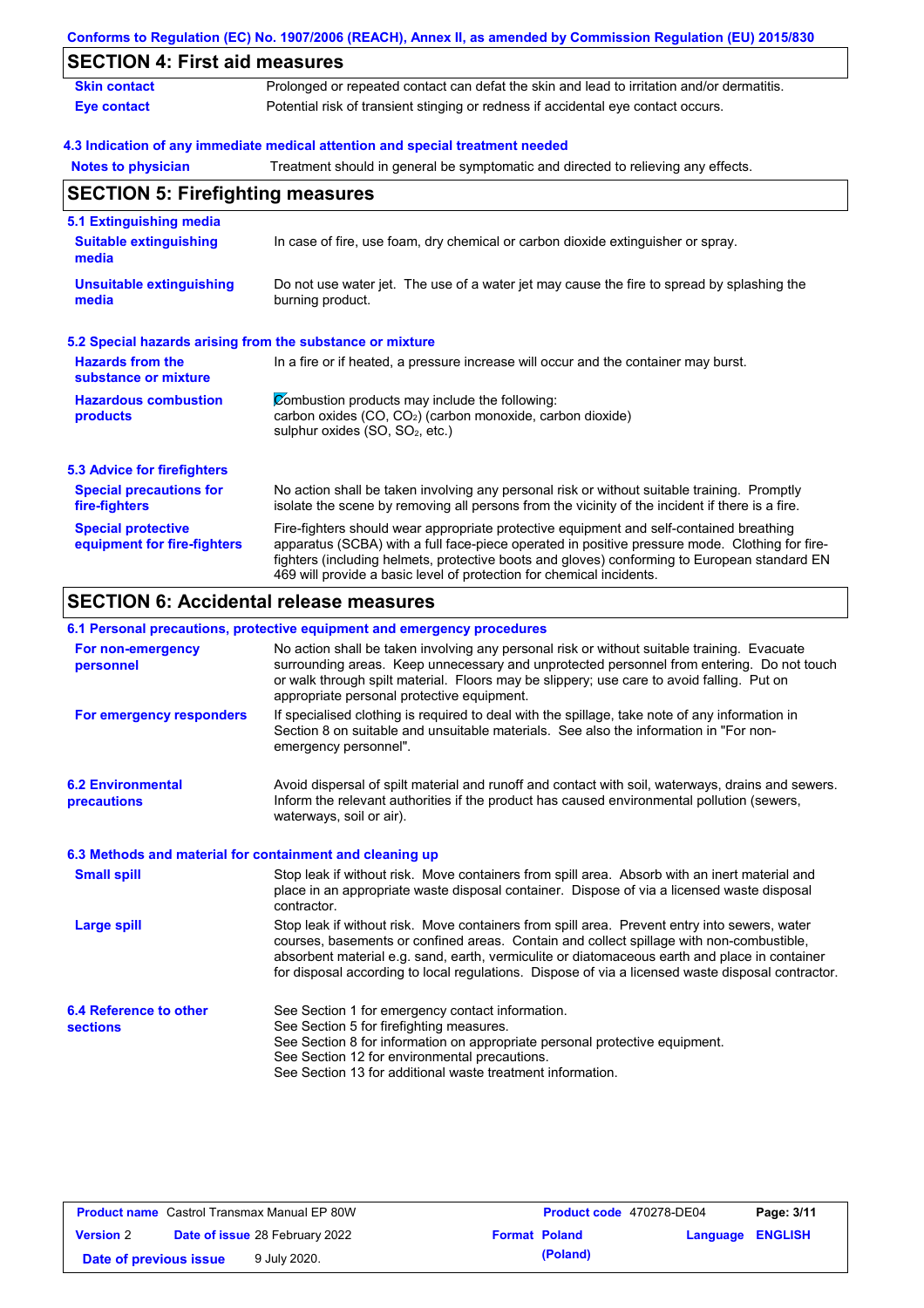## **SECTION 7: Handling and storage**

| 7.1 Precautions for safe handling                                                    |                                                                                                                                                                                                                                                                                                                  |                                                                                                                                                                                                                                                                                                                                                                                                                                                                                          |  |  |  |
|--------------------------------------------------------------------------------------|------------------------------------------------------------------------------------------------------------------------------------------------------------------------------------------------------------------------------------------------------------------------------------------------------------------|------------------------------------------------------------------------------------------------------------------------------------------------------------------------------------------------------------------------------------------------------------------------------------------------------------------------------------------------------------------------------------------------------------------------------------------------------------------------------------------|--|--|--|
| <b>Protective measures</b>                                                           | Put on appropriate personal protective equipment.                                                                                                                                                                                                                                                                |                                                                                                                                                                                                                                                                                                                                                                                                                                                                                          |  |  |  |
| <b>Advice on general</b><br>occupational hygiene                                     | Eating, drinking and smoking should be prohibited in areas where this material is handled,<br>stored and processed. Wash thoroughly after handling. Remove contaminated clothing and<br>protective equipment before entering eating areas. See also Section 8 for additional<br>information on hygiene measures. |                                                                                                                                                                                                                                                                                                                                                                                                                                                                                          |  |  |  |
| <b>7.2 Conditions for safe</b><br>storage, including any<br><i>incompatibilities</i> |                                                                                                                                                                                                                                                                                                                  | Store in accordance with local regulations. Store in a dry, cool and well-ventilated area, away<br>from incompatible materials (see Section 10). Keep away from heat and direct sunlight. Keep<br>container tightly closed and sealed until ready for use. Containers that have been opened must<br>be carefully resealed and kept upright to prevent leakage. Store and use only in equipment/<br>containers designed for use with this product. Do not store in unlabelled containers. |  |  |  |
| <b>Not suitable</b>                                                                  | Prolonged exposure to elevated temperature                                                                                                                                                                                                                                                                       |                                                                                                                                                                                                                                                                                                                                                                                                                                                                                          |  |  |  |
| 7.3 Specific end use(s)                                                              |                                                                                                                                                                                                                                                                                                                  |                                                                                                                                                                                                                                                                                                                                                                                                                                                                                          |  |  |  |
| <b>Recommendations</b>                                                               |                                                                                                                                                                                                                                                                                                                  | See section 1.2 and Exposure scenarios in annex, if applicable.                                                                                                                                                                                                                                                                                                                                                                                                                          |  |  |  |
|                                                                                      | <b>SECTION 8: Exposure controls/personal protection</b>                                                                                                                                                                                                                                                          |                                                                                                                                                                                                                                                                                                                                                                                                                                                                                          |  |  |  |
| <b>8.1 Control parameters</b><br><b>Occupational exposure limits</b>                 |                                                                                                                                                                                                                                                                                                                  |                                                                                                                                                                                                                                                                                                                                                                                                                                                                                          |  |  |  |
| <b>Product/ingredient name</b>                                                       |                                                                                                                                                                                                                                                                                                                  | <b>Exposure limit values</b>                                                                                                                                                                                                                                                                                                                                                                                                                                                             |  |  |  |

Distillates (petroleum), hydrotreated heavy paraffinic **Minister of Family, Labor and Social Policy of June 12, 2018 on the maximum allowable concentrations and intensities of factors harmful to health in the work environment (Journal of Laws 2018, item 1286, as amended) (Poland).** TWA: 5 mg/m<sup>3</sup> 8 hours. Issued/Revised: 8/2018 Form: Inhalable fraction

Whilst specific OELs for certain components may be shown in this section, other components may be present in any mist, vapour or dust produced. Therefore, the specific OELs may not be applicable to the product as a whole and are provided for guidance only.

**Recommended monitoring procedures**

If this product contains ingredients with exposure limits, personal, workplace atmosphere or biological monitoring may be required to determine the effectiveness of the ventilation or other control measures and/or the necessity to use respiratory protective equipment. Reference should be made to monitoring standards, such as the following: European Standard EN 689 (Workplace atmospheres - Guidance for the assessment of exposure by inhalation to chemical agents for comparison with limit values and measurement strategy) European Standard EN 14042 (Workplace atmospheres - Guide for the application and use of procedures for the assessment of exposure to chemical and biological agents) European Standard EN 482 (Workplace atmospheres - General requirements for the performance of procedures for the measurement of chemical agents) Reference to national guidance documents for methods for the determination of hazardous substances will also be required.

## **Derived No Effect Level**

No DNELs/DMELs available.

### **Predicted No Effect Concentration**

No PNECs available

| <b>8.2 Exposure controls</b>                       |                                                                                                                                                                                                                                                                                                                                                                                                                                                                                                                                                                                                                                                                                                                                                                                                                                                                                                                                                                                                         |                                 |          |                |
|----------------------------------------------------|---------------------------------------------------------------------------------------------------------------------------------------------------------------------------------------------------------------------------------------------------------------------------------------------------------------------------------------------------------------------------------------------------------------------------------------------------------------------------------------------------------------------------------------------------------------------------------------------------------------------------------------------------------------------------------------------------------------------------------------------------------------------------------------------------------------------------------------------------------------------------------------------------------------------------------------------------------------------------------------------------------|---------------------------------|----------|----------------|
| <b>Appropriate engineering</b><br><b>controls</b>  | Provide exhaust ventilation or other engineering controls to keep the relevant airborne<br>concentrations below their respective occupational exposure limits.<br>All activities involving chemicals should be assessed for their risks to health, to ensure<br>exposures are adequately controlled. Personal protective equipment should only be considered<br>after other forms of control measures (e.g. engineering controls) have been suitably evaluated.<br>Personal protective equipment should conform to appropriate standards, be suitable for use, be<br>kept in good condition and properly maintained.<br>Your supplier of personal protective equipment should be consulted for advice on selection and<br>appropriate standards. For further information contact your national organisation for standards.<br>The final choice of protective equipment will depend upon a risk assessment. It is important to<br>ensure that all items of personal protective equipment are compatible. |                                 |          |                |
| <b>Individual protection measures</b>              |                                                                                                                                                                                                                                                                                                                                                                                                                                                                                                                                                                                                                                                                                                                                                                                                                                                                                                                                                                                                         |                                 |          |                |
| <b>Hygiene measures</b>                            | Wash hands, forearms and face thoroughly after handling chemical products, before eating,<br>smoking and using the lavatory and at the end of the working period. Ensure that eyewash<br>stations and safety showers are close to the workstation location.                                                                                                                                                                                                                                                                                                                                                                                                                                                                                                                                                                                                                                                                                                                                             |                                 |          |                |
| <b>Respiratory protection</b>                      |                                                                                                                                                                                                                                                                                                                                                                                                                                                                                                                                                                                                                                                                                                                                                                                                                                                                                                                                                                                                         |                                 |          |                |
| <b>Product name</b> Castrol Transmax Manual EP 80W |                                                                                                                                                                                                                                                                                                                                                                                                                                                                                                                                                                                                                                                                                                                                                                                                                                                                                                                                                                                                         | <b>Product code</b> 470278-DE04 |          | Page: 4/11     |
| <b>Version 2</b>                                   | Date of issue 28 February 2022                                                                                                                                                                                                                                                                                                                                                                                                                                                                                                                                                                                                                                                                                                                                                                                                                                                                                                                                                                          | <b>Format Poland</b>            | Language | <b>ENGLISH</b> |

**Date of previous issue** 9 July 2020.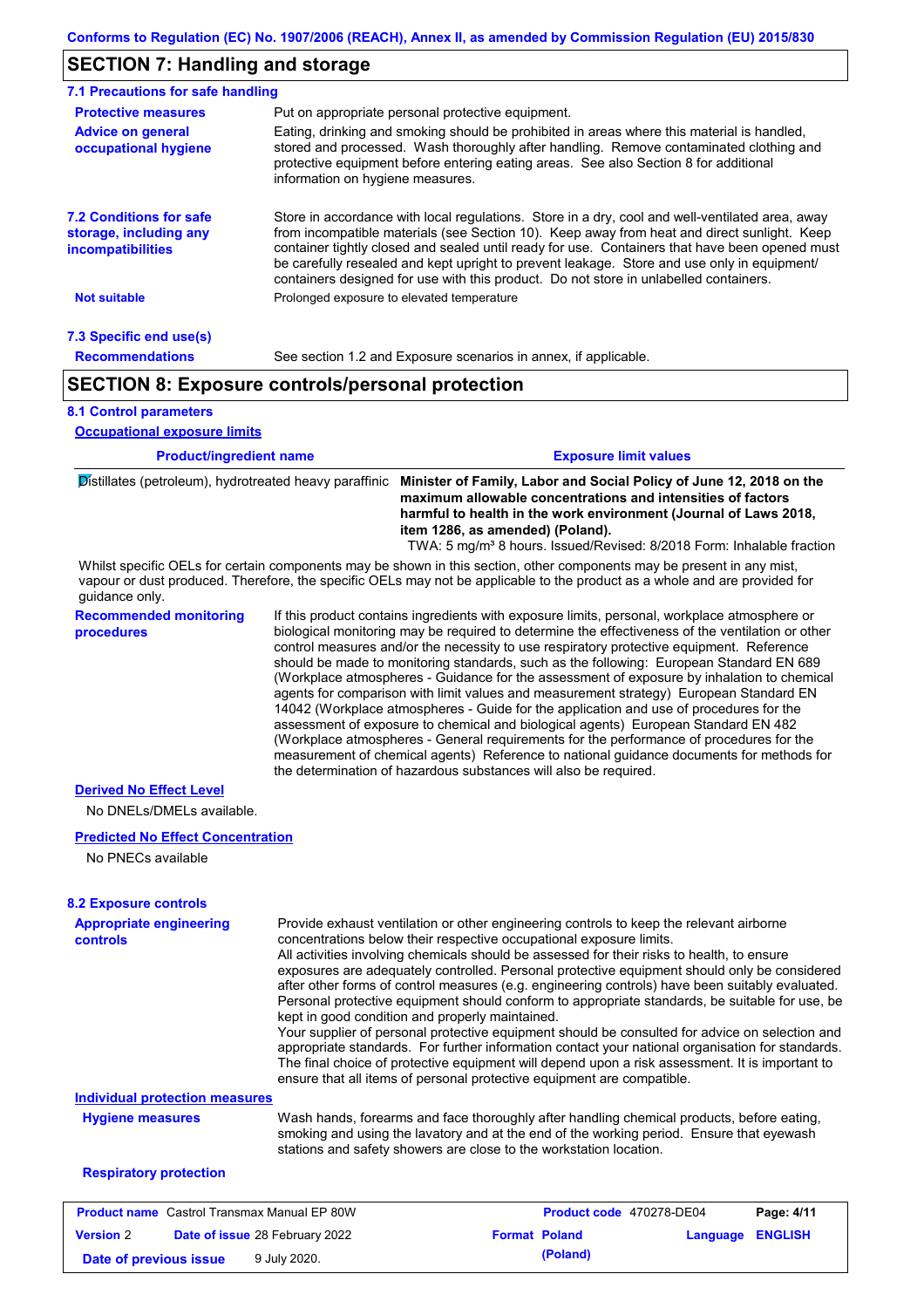# **SECTION 8: Exposure controls/personal protection**

|                            | In case of insufficient ventilation, wear suitable respiratory equipment.                                                                                                                                                                                                                                                                                                                                                                                                                                                                                                                                                                         |
|----------------------------|---------------------------------------------------------------------------------------------------------------------------------------------------------------------------------------------------------------------------------------------------------------------------------------------------------------------------------------------------------------------------------------------------------------------------------------------------------------------------------------------------------------------------------------------------------------------------------------------------------------------------------------------------|
|                            | The correct choice of respiratory protection depends upon the chemicals being handled, the<br>conditions of work and use, and the condition of the respiratory equipment. Safety procedures<br>should be developed for each intended application. Respiratory protection equipment should<br>therefore be chosen in consultation with the supplier/manufacturer and with a full assessment<br>of the working conditions.                                                                                                                                                                                                                          |
| <b>Eye/face protection</b> | Safety glasses with side shields.                                                                                                                                                                                                                                                                                                                                                                                                                                                                                                                                                                                                                 |
| <b>Skin protection</b>     |                                                                                                                                                                                                                                                                                                                                                                                                                                                                                                                                                                                                                                                   |
| <b>Hand protection</b>     | <b>General Information:</b>                                                                                                                                                                                                                                                                                                                                                                                                                                                                                                                                                                                                                       |
|                            | Because specific work environments and material handling practices vary, safety procedures<br>should be developed for each intended application. The correct choice of protective gloves<br>depends upon the chemicals being handled, and the conditions of work and use. Most gloves<br>provide protection for only a limited time before they must be discarded and replaced (even the<br>best chemically resistant gloves will break down after repeated chemical exposures).                                                                                                                                                                  |
|                            | Gloves should be chosen in consultation with the supplier / manufacturer and taking account of<br>a full assessment of the working conditions.                                                                                                                                                                                                                                                                                                                                                                                                                                                                                                    |
|                            | Recommended: Nitrile gloves.<br><b>Breakthrough time:</b>                                                                                                                                                                                                                                                                                                                                                                                                                                                                                                                                                                                         |
|                            | Breakthrough time data are generated by glove manufacturers under laboratory test conditions<br>and represent how long a glove can be expected to provide effective permeation resistance. It<br>is important when following breakthrough time recommendations that actual workplace<br>conditions are taken into account. Always consult with your glove supplier for up-to-date<br>technical information on breakthrough times for the recommended glove type.<br>Our recommendations on the selection of gloves are as follows:                                                                                                                |
|                            | Continuous contact:                                                                                                                                                                                                                                                                                                                                                                                                                                                                                                                                                                                                                               |
|                            | Gloves with a minimum breakthrough time of 240 minutes, or >480 minutes if suitable gloves<br>can be obtained.<br>If suitable gloves are not available to offer that level of protection, gloves with shorter<br>breakthrough times may be acceptable as long as appropriate glove maintenance and<br>replacement regimes are determined and adhered to.                                                                                                                                                                                                                                                                                          |
|                            | Short-term / splash protection:                                                                                                                                                                                                                                                                                                                                                                                                                                                                                                                                                                                                                   |
|                            | Recommended breakthrough times as above.<br>It is recognised that for short-term, transient exposures, gloves with shorter breakthrough times<br>may commonly be used. Therefore, appropriate maintenance and replacement regimes must<br>be determined and rigorously followed.                                                                                                                                                                                                                                                                                                                                                                  |
|                            | <b>Glove Thickness:</b>                                                                                                                                                                                                                                                                                                                                                                                                                                                                                                                                                                                                                           |
|                            | For general applications, we recommend gloves with a thickness typically greater than 0.35 mm.                                                                                                                                                                                                                                                                                                                                                                                                                                                                                                                                                    |
|                            | It should be emphasised that glove thickness is not necessarily a good predictor of glove<br>resistance to a specific chemical, as the permeation efficiency of the glove will be dependent<br>on the exact composition of the glove material. Therefore, glove selection should also be based<br>on consideration of the task requirements and knowledge of breakthrough times.<br>Glove thickness may also vary depending on the glove manufacturer, the glove type and the<br>glove model. Therefore, the manufacturers' technical data should always be taken into account<br>to ensure selection of the most appropriate glove for the task. |
|                            | Note: Depending on the activity being conducted, gloves of varying thickness may be required<br>for specific tasks. For example:                                                                                                                                                                                                                                                                                                                                                                                                                                                                                                                  |
|                            | • Thinner gloves (down to 0.1 mm or less) may be required where a high degree of manual<br>dexterity is needed. However, these gloves are only likely to give short duration protection and<br>would normally be just for single use applications, then disposed of.                                                                                                                                                                                                                                                                                                                                                                              |
|                            | • Thicker gloves (up to 3 mm or more) may be required where there is a mechanical (as well<br>as a chemical) risk i.e. where there is abrasion or puncture potential.                                                                                                                                                                                                                                                                                                                                                                                                                                                                             |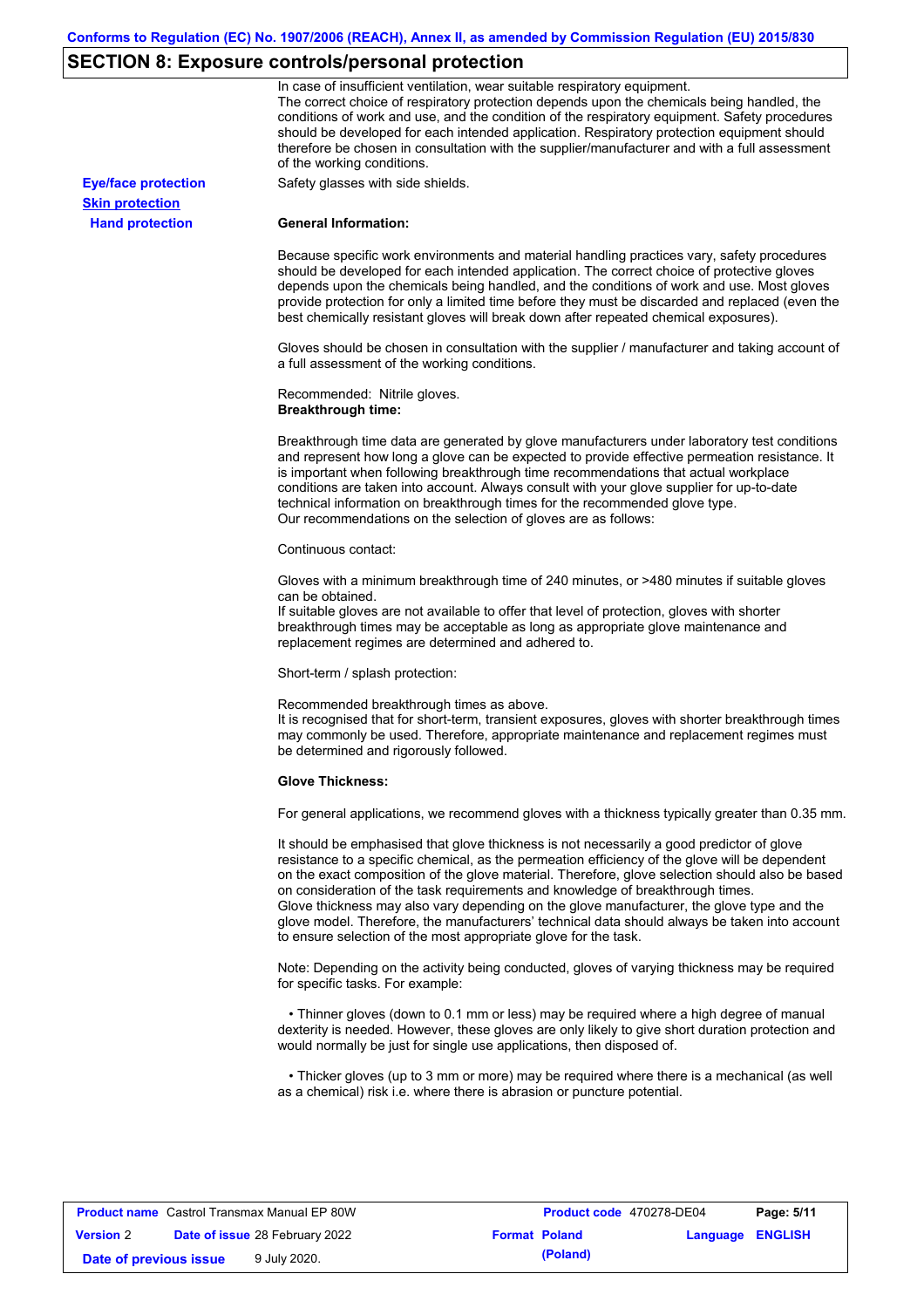# **SECTION 8: Exposure controls/personal protection**

| <b>Skin and body</b>                             | Use of protective clothing is good industrial practice.                                                                                                                                                                                                                                                                                                                                                               |
|--------------------------------------------------|-----------------------------------------------------------------------------------------------------------------------------------------------------------------------------------------------------------------------------------------------------------------------------------------------------------------------------------------------------------------------------------------------------------------------|
|                                                  | Personal protective equipment for the body should be selected based on the task being<br>performed and the risks involved and should be approved by a specialist before handling this<br>product.                                                                                                                                                                                                                     |
|                                                  | Cotton or polyester/cotton overalls will only provide protection against light superficial<br>contamination that will not soak through to the skin. Overalls should be laundered on a regular<br>basis. When the risk of skin exposure is high (e.g. when cleaning up spillages or if there is a<br>risk of splashing) then chemical resistant aprons and/or impervious chemical suits and boots<br>will be required. |
| <b>Refer to standards:</b>                       | Respiratory protection: EN 529<br>Gloves: EN 420, EN 374<br>Eye protection: EN 166<br>Filtering half-mask: EN 149<br>Filtering half-mask with valve: EN 405<br>Half-mask: EN 140 plus filter<br>Full-face mask: EN 136 plus filter<br>Particulate filters: EN 143<br>Gas/combined filters: EN 14387                                                                                                                   |
| <b>Environmental exposure</b><br><b>controls</b> | Emissions from ventilation or work process equipment should be checked to ensure they<br>comply with the requirements of environmental protection legislation. In some cases, fume<br>scrubbers, filters or engineering modifications to the process equipment will be necessary to<br>reduce emissions to acceptable levels.                                                                                         |

# **SECTION 9: Physical and chemical properties**

The conditions of measurement of all properties are at standard temperature and pressure unless otherwise indicated.

### **9.1 Information on basic physical and chemical properties**

| <b>Appearance</b>                                      |                                                              |           |         |                         |          |     |                         |
|--------------------------------------------------------|--------------------------------------------------------------|-----------|---------|-------------------------|----------|-----|-------------------------|
| <b>Physical state</b>                                  | Liquid.                                                      |           |         |                         |          |     |                         |
| <b>Colour</b>                                          | Yellow. [Light]                                              |           |         |                         |          |     |                         |
| <b>Odour</b>                                           | Not available.                                               |           |         |                         |          |     |                         |
| <b>Odour threshold</b>                                 | Not available.                                               |           |         |                         |          |     |                         |
| рH                                                     | Mot applicable.                                              |           |         |                         |          |     |                         |
| <b>Melting point/freezing point</b>                    | Not available.                                               |           |         |                         |          |     |                         |
| Initial boiling point and boiling<br>range             | Not available.                                               |           |         |                         |          |     |                         |
| <b>Pour point</b>                                      | $-39 °C$                                                     |           |         |                         |          |     |                         |
| <b>Flash point</b>                                     | Open cup: >180°C (>356°F) [Cleveland]                        |           |         |                         |          |     |                         |
| <b>Evaporation rate</b>                                | Not available.                                               |           |         |                         |          |     |                         |
| <b>Flammability (solid, gas)</b>                       | Not available.                                               |           |         |                         |          |     |                         |
| <b>Upper/lower flammability or</b><br>explosive limits | Not available.                                               |           |         |                         |          |     |                         |
|                                                        |                                                              |           |         |                         |          |     |                         |
| <b>Vapour pressure</b>                                 | Not available.                                               |           |         |                         |          |     |                         |
|                                                        |                                                              |           |         | Vapour Pressure at 20°C |          |     | Vapour pressure at 50°C |
|                                                        | <b>Ingredient name</b>                                       | mm Hg kPa |         | <b>Method</b>           | mm<br>Hg | kPa | <b>Method</b>           |
|                                                        | Distillates (petroleum),<br>hydrotreated heavy<br>paraffinic | < 0.08    | < 0.011 | <b>ASTM D 5191</b>      |          |     |                         |
| <b>Vapour density</b>                                  | Not available.                                               |           |         |                         |          |     |                         |
| <b>Relative density</b>                                | Not available.                                               |           |         |                         |          |     |                         |
| <b>Density</b>                                         | <1000 kg/m <sup>3</sup> (<1 g/cm <sup>3</sup> ) at 15°C      |           |         |                         |          |     |                         |
| <b>Solubility(ies)</b>                                 | insoluble in water.                                          |           |         |                         |          |     |                         |
| <b>Partition coefficient: n-octanol/</b><br>water      | Mot applicable.                                              |           |         |                         |          |     |                         |
| <b>Auto-ignition temperature</b>                       | Not available.                                               |           |         |                         |          |     |                         |
| <b>Decomposition temperature</b>                       | Not available.                                               |           |         |                         |          |     |                         |

Not available.

## **Explosive properties Oxidising properties** Not available.

| <b>Product name</b> Castrol Transmax Manual EP 80W |  | Product code 470278-DE04              |  | Page: 6/11           |                         |  |
|----------------------------------------------------|--|---------------------------------------|--|----------------------|-------------------------|--|
| <b>Version 2</b>                                   |  | <b>Date of issue 28 February 2022</b> |  | <b>Format Poland</b> | <b>Language ENGLISH</b> |  |
| Date of previous issue                             |  | 9 July 2020.                          |  | (Poland)             |                         |  |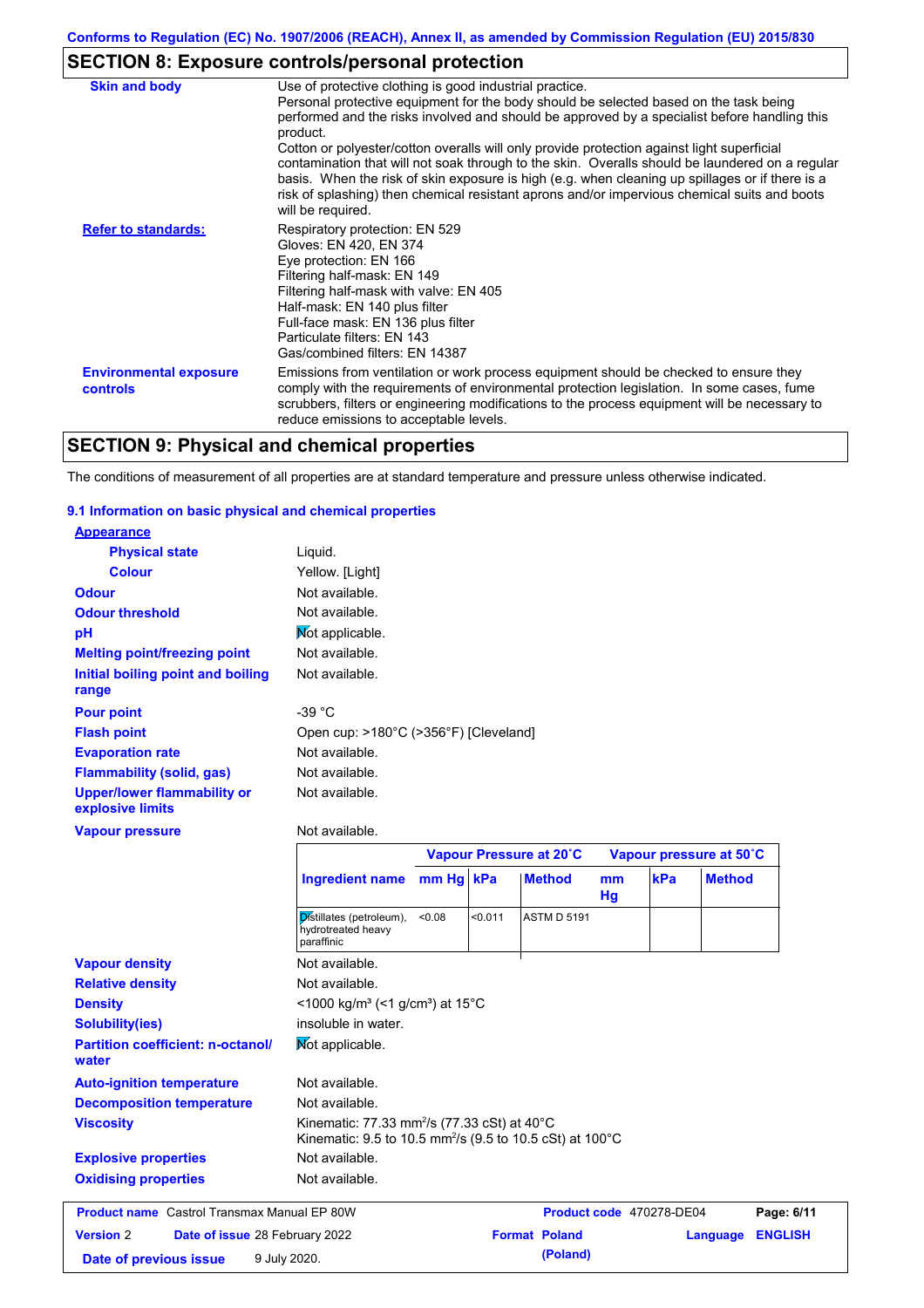# **SECTION 9: Physical and chemical properties**

# **Particle characteristics**

**9.2 Other information**

**Median particle size** Not applicable.

### No additional information.

## **SECTION 10: Stability and reactivity**

| <b>10.1 Reactivity</b>                            | No specific test data available for this product. Refer to Conditions to avoid and Incompatible<br>materials for additional information.                                |
|---------------------------------------------------|-------------------------------------------------------------------------------------------------------------------------------------------------------------------------|
| <b>10.2 Chemical stability</b>                    | The product is stable.                                                                                                                                                  |
| <b>10.3 Possibility of</b><br>hazardous reactions | Under normal conditions of storage and use, hazardous reactions will not occur.<br>Under normal conditions of storage and use, hazardous polymerisation will not occur. |
| <b>10.4 Conditions to avoid</b>                   | Avoid all possible sources of ignition (spark or flame).                                                                                                                |
| 10.5 Incompatible materials                       | Reactive or incompatible with the following materials: oxidising materials.                                                                                             |
| <b>10.6 Hazardous</b><br>decomposition products   | Under normal conditions of storage and use, hazardous decomposition products should not be<br>produced.                                                                 |

# **SECTION 11: Toxicological information**

| 11.1 Information on toxicological effects |                                                                                                                             |
|-------------------------------------------|-----------------------------------------------------------------------------------------------------------------------------|
| <b>Acute toxicity estimates</b>           |                                                                                                                             |
| Not available.                            |                                                                                                                             |
| <b>Information on likely</b>              | Routes of entry anticipated: Dermal, Inhalation.                                                                            |
| routes of exposure                        |                                                                                                                             |
| <b>Potential acute health effects</b>     |                                                                                                                             |
| <b>Inhalation</b>                         | Vapour inhalation under ambient conditions is not normally a problem due to low vapour<br>pressure.                         |
| <b>Ingestion</b>                          | No known significant effects or critical hazards.                                                                           |
| <b>Skin contact</b>                       | Defatting to the skin. May cause skin dryness and irritation.                                                               |
| <b>Eye contact</b>                        | No known significant effects or critical hazards.                                                                           |
|                                           | Symptoms related to the physical, chemical and toxicological characteristics                                                |
| <b>Inhalation</b>                         | May be harmful by inhalation if exposure to vapour, mists or fumes resulting from thermal<br>decomposition products occurs. |
| <b>Ingestion</b>                          | No specific data.                                                                                                           |
| <b>Skin contact</b>                       | Adverse symptoms may include the following:<br>irritation<br>dryness<br>cracking                                            |
| <b>Eye contact</b>                        | No specific data.                                                                                                           |
|                                           | Delayed and immediate effects as well as chronic effects from short and long-term exposure                                  |
| <b>Inhalation</b>                         | Overexposure to the inhalation of airborne droplets or aerosols may cause irritation of the<br>respiratory tract.           |
| <b>Ingestion</b>                          | Ingestion of large quantities may cause nausea and diarrhoea.                                                               |
| <b>Skin contact</b>                       | Prolonged or repeated contact can defat the skin and lead to irritation and/or dermatitis.                                  |
| <b>Eye contact</b>                        | Potential risk of transient stinging or redness if accidental eye contact occurs.                                           |
| <b>Potential chronic health effects</b>   |                                                                                                                             |
| <b>General</b>                            | No known significant effects or critical hazards.                                                                           |
| <b>Carcinogenicity</b>                    | No known significant effects or critical hazards.                                                                           |
| <b>Mutagenicity</b>                       | No known significant effects or critical hazards.                                                                           |
| <b>Developmental effects</b>              | No known significant effects or critical hazards.                                                                           |
| <b>Fertility effects</b>                  | No known significant effects or critical hazards.                                                                           |
|                                           |                                                                                                                             |

|                        | <b>Product name</b> Castrol Transmax Manual EP 80W | <b>Product code</b> 470278-DE04 |                         | Page: 7/11 |
|------------------------|----------------------------------------------------|---------------------------------|-------------------------|------------|
| <b>Version 2</b>       | <b>Date of issue 28 February 2022</b>              | <b>Format Poland</b>            | <b>Language ENGLISH</b> |            |
| Date of previous issue | 9 July 2020.                                       | (Poland)                        |                         |            |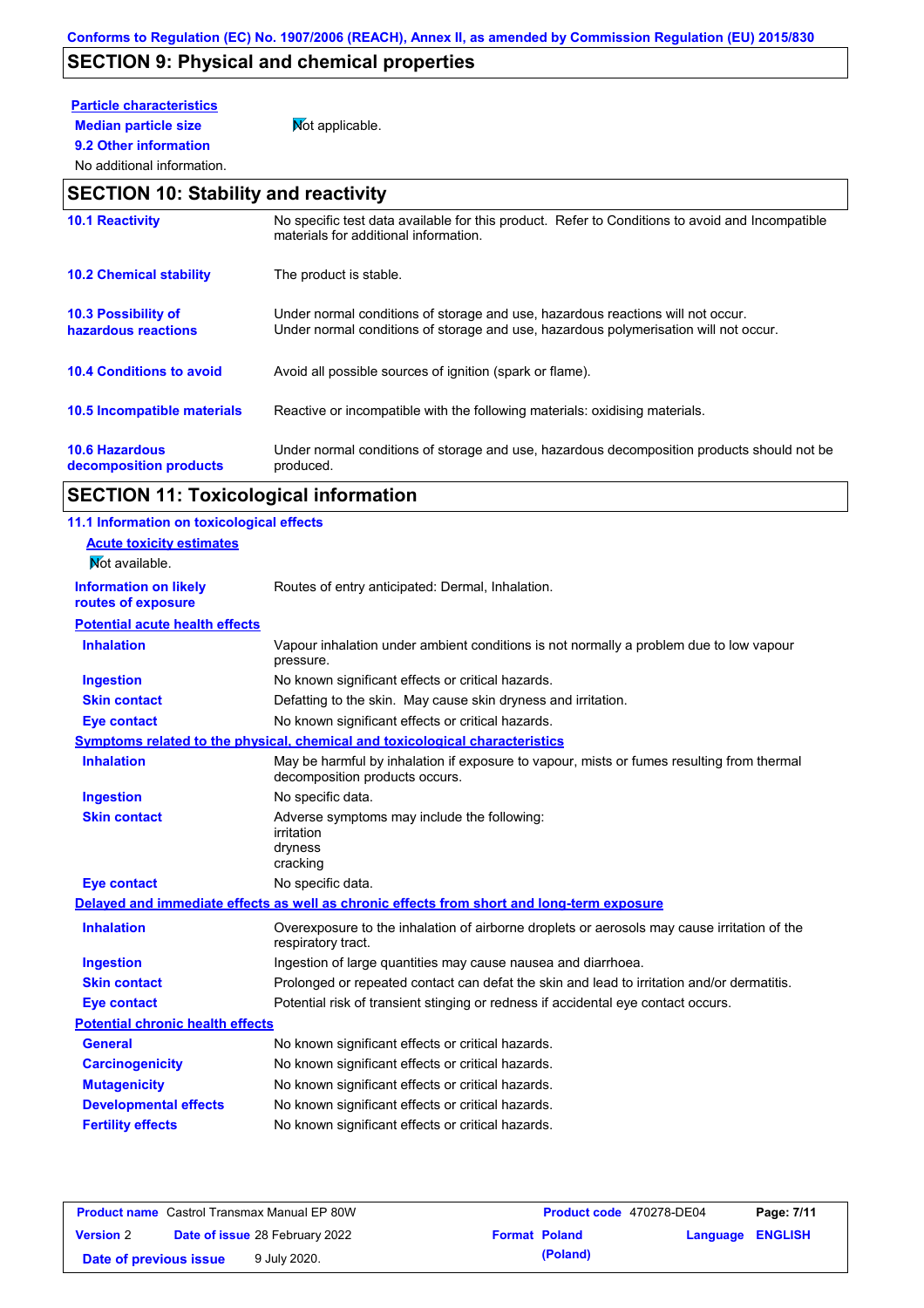## **SECTION 12: Ecological information**

### **12.1 Toxicity**

**Environmental hazards** Not classified as dangerous

### **12.2 Persistence and degradability**

Expected to be biodegradable.

### **12.3 Bioaccumulative potential**

This product is not expected to bioaccumulate through food chains in the environment.

| <b>12.4 Mobility in soil</b>                                  |                                                                      |
|---------------------------------------------------------------|----------------------------------------------------------------------|
| <b>Soil/water partition</b><br>coefficient (K <sub>oc</sub> ) | Not available.                                                       |
| <b>Mobility</b>                                               | Spillages may penetrate the soil causing ground water contamination. |

### **12.5 Results of PBT and vPvB assessment**

Product does not meet the criteria for PBT or vPvB according to Regulation (EC) No. 1907/2006, Annex XIII.

### **12.6 Other adverse effects**

| <b>Other ecological information</b> | Spills may form a film on water surfaces causing physical damage to organisms. Oxygen |
|-------------------------------------|---------------------------------------------------------------------------------------|
|                                     | transfer could also be impaired.                                                      |

### **SECTION 13: Disposal considerations**

### **13.1 Waste treatment methods**

### **Product**

**Methods of disposal**

Where possible, arrange for product to be recycled. Dispose of via an authorised person/ licensed waste disposal contractor in accordance with local regulations.

## **Hazardous waste** Yes.

### **European waste catalogue (EWC)**

| Waste code | <b>Waste designation</b>                                         |
|------------|------------------------------------------------------------------|
| $130205*$  | Imineral-based non-chlorinated engine, gear and lubricating oils |

However, deviation from the intended use and/or the presence of any potential contaminants may require an alternative waste disposal code to be assigned by the end user.

### **Packaging**

| <b>Methods of disposal</b> | Where possible, arrange for product to be recycled. Dispose of via an authorised person/<br>licensed waste disposal contractor in accordance with local regulations.                                                                    |
|----------------------------|-----------------------------------------------------------------------------------------------------------------------------------------------------------------------------------------------------------------------------------------|
| <b>Special precautions</b> | This material and its container must be disposed of in a safe way. Empty containers or liners<br>may retain some product residues. Avoid dispersal of spilt material and runoff and contact with<br>soil, waterways, drains and sewers. |
| <b>References</b>          | Commission 2014/955/EU<br>Directive 2008/98/EC                                                                                                                                                                                          |

# **SECTION 14: Transport information**

|                                            | <b>ADR/RID</b>                                     | <b>ADN</b>           | <b>IMDG</b>              | <b>IATA</b>                       |
|--------------------------------------------|----------------------------------------------------|----------------------|--------------------------|-----------------------------------|
| 14.1 UN number                             | Not regulated.                                     | Not regulated.       | Not regulated.           | Not regulated.                    |
| 14.2 UN proper<br>shipping name            |                                                    | ٠                    |                          |                                   |
| <b>14.3 Transport</b><br>hazard class(es)  |                                                    |                      |                          |                                   |
| 14.4 Packing<br>group                      |                                                    |                      |                          |                                   |
| 14.5<br><b>Environmental</b><br>hazards    | lNo.                                               | No.                  | No.                      | No.                               |
|                                            | <b>Product name</b> Castrol Transmax Manual EP 80W |                      | Product code 470278-DE04 | Page: 8/11                        |
| <b>Version 2</b><br>Date of previous issue | Date of issue 28 February 2022<br>9 July 2020.     | <b>Format Poland</b> | (Poland)                 | <b>ENGLISH</b><br><b>Language</b> |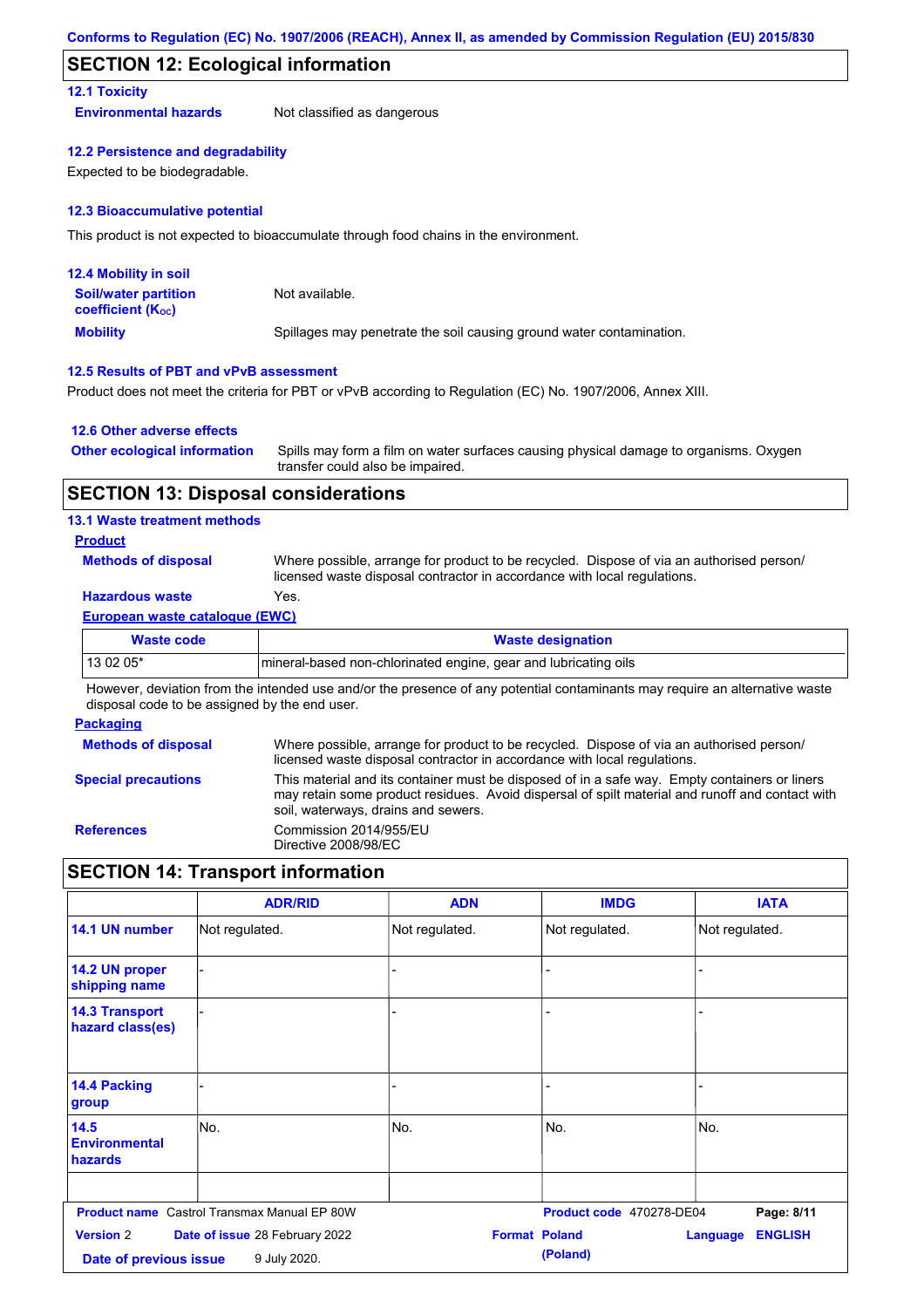| Conforms to Regulation (EC) No. 1907/2006 (REACH), Annex II, as amended by Commission Regulation (EU) 2015/830 |                                                                                 |                                                                                                                                                                                                                                                                                                                                                               |          |                |
|----------------------------------------------------------------------------------------------------------------|---------------------------------------------------------------------------------|---------------------------------------------------------------------------------------------------------------------------------------------------------------------------------------------------------------------------------------------------------------------------------------------------------------------------------------------------------------|----------|----------------|
| <b>SECTION 14: Transport information</b>                                                                       |                                                                                 |                                                                                                                                                                                                                                                                                                                                                               |          |                |
| <b>Additional</b>                                                                                              |                                                                                 |                                                                                                                                                                                                                                                                                                                                                               |          |                |
| <b>information</b>                                                                                             |                                                                                 |                                                                                                                                                                                                                                                                                                                                                               |          |                |
| <b>14.6 Special precautions for</b><br>user                                                                    | Not available.                                                                  |                                                                                                                                                                                                                                                                                                                                                               |          |                |
| <b>14.7 Transport in bulk</b><br>according to IMO<br><b>instruments</b>                                        | Not available.                                                                  |                                                                                                                                                                                                                                                                                                                                                               |          |                |
| <b>SECTION 15: Regulatory information</b>                                                                      |                                                                                 |                                                                                                                                                                                                                                                                                                                                                               |          |                |
| 15.1 Safety, health and environmental regulations/legislation specific for the substance or mixture            |                                                                                 |                                                                                                                                                                                                                                                                                                                                                               |          |                |
| EU Regulation (EC) No. 1907/2006 (REACH)                                                                       |                                                                                 |                                                                                                                                                                                                                                                                                                                                                               |          |                |
| <b>Annex XIV - List of substances subject to authorisation</b>                                                 |                                                                                 |                                                                                                                                                                                                                                                                                                                                                               |          |                |
| <b>Annex XIV</b>                                                                                               |                                                                                 |                                                                                                                                                                                                                                                                                                                                                               |          |                |
| None of the components are listed.                                                                             |                                                                                 |                                                                                                                                                                                                                                                                                                                                                               |          |                |
| <b>Substances of very high concern</b>                                                                         |                                                                                 |                                                                                                                                                                                                                                                                                                                                                               |          |                |
| None of the components are listed.                                                                             |                                                                                 |                                                                                                                                                                                                                                                                                                                                                               |          |                |
| EU Regulation (EC) No. 1907/2006 (REACH)                                                                       |                                                                                 |                                                                                                                                                                                                                                                                                                                                                               |          |                |
| <b>Annex XVII - Restrictions</b><br>on the manufacture,<br>placing on the market                               | Not applicable.                                                                 |                                                                                                                                                                                                                                                                                                                                                               |          |                |
| and use of certain<br>dangerous substances,                                                                    |                                                                                 |                                                                                                                                                                                                                                                                                                                                                               |          |                |
| mixtures and articles                                                                                          |                                                                                 |                                                                                                                                                                                                                                                                                                                                                               |          |                |
| <b>Other regulations</b>                                                                                       |                                                                                 |                                                                                                                                                                                                                                                                                                                                                               |          |                |
| <b>REACH Status</b>                                                                                            | current requirements of REACH.                                                  | The company, as identified in Section 1, sells this product in the EU in compliance with the                                                                                                                                                                                                                                                                  |          |                |
| <b>United States inventory</b><br>(TSCA 8b)                                                                    | All components are active or exempted.                                          |                                                                                                                                                                                                                                                                                                                                                               |          |                |
| <b>Australia inventory (AIIC)</b>                                                                              | All components are listed or exempted.                                          |                                                                                                                                                                                                                                                                                                                                                               |          |                |
| <b>Canada inventory</b>                                                                                        | All components are listed or exempted.                                          |                                                                                                                                                                                                                                                                                                                                                               |          |                |
| <b>China inventory (IECSC)</b>                                                                                 | All components are listed or exempted.                                          |                                                                                                                                                                                                                                                                                                                                                               |          |                |
| <b>Japan inventory (CSCL)</b><br><b>Korea inventory (KECI)</b>                                                 | All components are listed or exempted.                                          |                                                                                                                                                                                                                                                                                                                                                               |          |                |
| <b>Philippines inventory</b><br>(PICCS)                                                                        | All components are listed or exempted.<br>At least one component is not listed. |                                                                                                                                                                                                                                                                                                                                                               |          |                |
| <b>Taiwan Chemical</b><br><b>Substances Inventory</b>                                                          | All components are listed or exempted.                                          |                                                                                                                                                                                                                                                                                                                                                               |          |                |
| (TCSI)                                                                                                         |                                                                                 |                                                                                                                                                                                                                                                                                                                                                               |          |                |
| Ozone depleting substances (1005/2009/EU)<br>Not listed.                                                       |                                                                                 |                                                                                                                                                                                                                                                                                                                                                               |          |                |
| <b>Prior Informed Consent (PIC) (649/2012/EU)</b><br>Not listed.                                               |                                                                                 |                                                                                                                                                                                                                                                                                                                                                               |          |                |
| <b>Persistent Organic Pollutants</b><br>Not listed.                                                            |                                                                                 |                                                                                                                                                                                                                                                                                                                                                               |          |                |
| <b>EU - Water framework directive - Priority substances</b><br>None of the components are listed.              |                                                                                 |                                                                                                                                                                                                                                                                                                                                                               |          |                |
| <b>Seveso Directive</b>                                                                                        |                                                                                 |                                                                                                                                                                                                                                                                                                                                                               |          |                |
| This product is not controlled under the Seveso Directive.                                                     |                                                                                 |                                                                                                                                                                                                                                                                                                                                                               |          |                |
|                                                                                                                |                                                                                 |                                                                                                                                                                                                                                                                                                                                                               |          |                |
| <b>References</b>                                                                                              |                                                                                 | Regulation (EC) No 1907/2006 of the European Parliament and of the Council of 18 December<br>2006. concerning the Registration, Evaluation, Authorisation and Restriction of Chemicals<br>(REACH), establishing a European Chemicals Agency (OJ. EU L 396 of 30 December 2006.<br>and correcting Acts. Office. EU L 136 of 29 May 2007. with later. amended). |          |                |
|                                                                                                                |                                                                                 | Commission Regulation (EU) No 453/2010 of 20 May 2010. amending Regulation (EC) No<br>1907/2006 of the Parliament and of the Council concerning the Registration, Evaluation,<br>Authorisation and Restriction of Chemicals (REACH)                                                                                                                           |          |                |
| <b>Product name</b> Castrol Transmax Manual EP 80W                                                             |                                                                                 | Product code 470278-DE04                                                                                                                                                                                                                                                                                                                                      |          | Page: 9/11     |
| <b>Version 2</b>                                                                                               | Date of issue 28 February 2022                                                  | <b>Format Poland</b>                                                                                                                                                                                                                                                                                                                                          | Language | <b>ENGLISH</b> |
| Date of previous issue                                                                                         | 9 July 2020.                                                                    | (Poland)                                                                                                                                                                                                                                                                                                                                                      |          |                |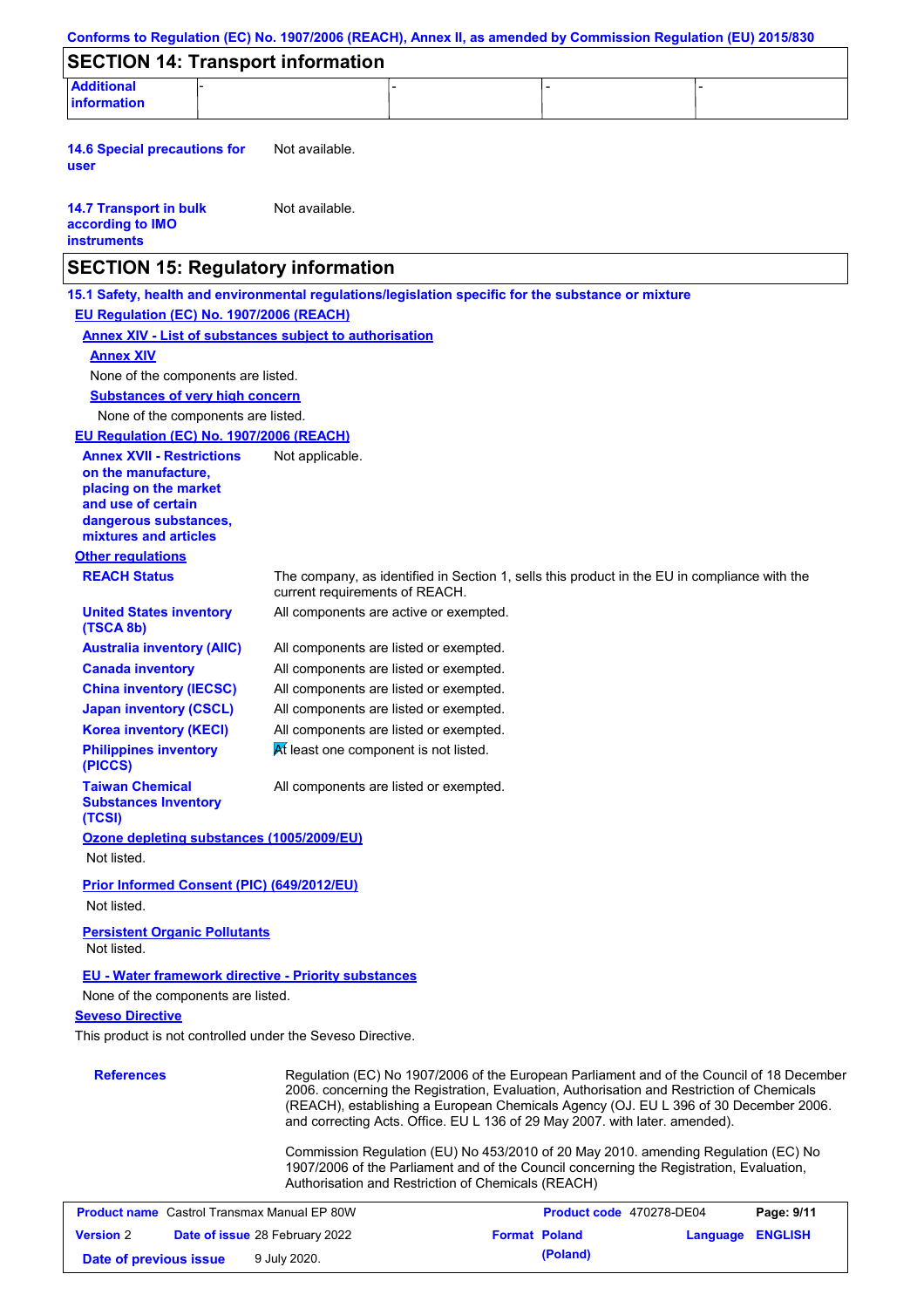# **SECTION 15: Regulatory information**

Act of 25 February 2011. chemical substances and mixtures (OJ U.11.63.322)

Regulation of the Minister of Health of 10 August 2012 on the criteria and classification of chemical substances and their mixtures (Journal of Laws 2012, item 1018)

**15.2 Chemical safety assessment**

A Chemical Safety Assessment has been carried out for one or more of the substances within this mixture. A Chemical Safety Assessment has not been carried out for the mixture itself.

## **SECTION 16: Other information**

| <b>Abbreviations and acronyms</b> | ADN = European Provisions concerning the International Carriage of Dangerous Goods by                       |
|-----------------------------------|-------------------------------------------------------------------------------------------------------------|
|                                   | Inland Waterway<br>ADR = The European Agreement concerning the International Carriage of Dangerous Goods by |
|                                   | Road                                                                                                        |
|                                   | ATE = Acute Toxicity Estimate                                                                               |
|                                   | BCF = Bioconcentration Factor                                                                               |
|                                   | CAS = Chemical Abstracts Service                                                                            |
|                                   | CLP = Classification, Labelling and Packaging Regulation [Regulation (EC) No. 1272/2008]                    |
|                                   | CSA = Chemical Safety Assessment                                                                            |
|                                   | CSR = Chemical Safety Report                                                                                |
|                                   | DMEL = Derived Minimal Effect Level                                                                         |
|                                   | DNEL = Derived No Effect Level                                                                              |
|                                   | EINECS = European Inventory of Existing Commercial chemical Substances                                      |
|                                   | ES = Exposure Scenario                                                                                      |
|                                   | EUH statement = CLP-specific Hazard statement                                                               |
|                                   | EWC = European Waste Catalogue                                                                              |
|                                   | GHS = Globally Harmonized System of Classification and Labelling of Chemicals                               |
|                                   | IATA = International Air Transport Association                                                              |
|                                   | IBC = Intermediate Bulk Container<br>IMDG = International Maritime Dangerous Goods                          |
|                                   | LogPow = logarithm of the octanol/water partition coefficient                                               |
|                                   | MARPOL = International Convention for the Prevention of Pollution From Ships, 1973 as                       |
|                                   | modified by the Protocol of 1978. ("Marpol" = marine pollution)                                             |
|                                   | OECD = Organisation for Economic Co-operation and Development                                               |
|                                   | PBT = Persistent, Bioaccumulative and Toxic                                                                 |
|                                   | <b>PNEC</b> = Predicted No Effect Concentration                                                             |
|                                   | REACH = Registration, Evaluation, Authorisation and Restriction of Chemicals Regulation                     |
|                                   | [Regulation (EC) No. 1907/2006]                                                                             |
|                                   | RID = The Regulations concerning the International Carriage of Dangerous Goods by Rail                      |
|                                   | RRN = REACH Registration Number                                                                             |
|                                   | SADT = Self-Accelerating Decomposition Temperature                                                          |
|                                   | SVHC = Substances of Very High Concern                                                                      |
|                                   | STOT-RE = Specific Target Organ Toxicity - Repeated Exposure                                                |
|                                   | STOT-SE = Specific Target Organ Toxicity - Single Exposure                                                  |
|                                   | $TWA = Time$ weighted average                                                                               |
|                                   | $UN = United Nations$<br>UVCB = Complex hydrocarbon substance                                               |
|                                   | VOC = Volatile Organic Compound                                                                             |
|                                   | vPvB = Very Persistent and Very Bioaccumulative                                                             |
|                                   | Varies = may contain one or more of the following $64741-88-4$ / RRN 01-2119488706-23,                      |
|                                   | 64741-89-5 / RRN 01-2119487067-30, 64741-95-3 / RRN 01-2119487081-40, 64741-96-4/ RRN                       |
|                                   | 01-2119483621-38, 64742-01-4 / RRN 01-2119488707-21, 64742-44-5 / RRN                                       |
|                                   | 01-2119985177-24, 64742-45-6, 64742-52-5 / RRN 01-2119467170-45, 64742-53-6 / RRN                           |
|                                   | 01-2119480375-34, 64742-54-7 / RRN 01-2119484627-25, 64742-55-8 / RRN                                       |
|                                   | 01-2119487077-29, 64742-56-9 / RRN 01-2119480132-48, 64742-57-0 / RRN                                       |
|                                   | 01-2119489287-22, 64742-58-1, 64742-62-7 / RRN 01-2119480472-38, 64742-63-8,                                |
|                                   | 64742-65-0 / RRN 01-2119471299-27, 64742-70-7 / RRN 01-2119487080-42, 72623-85-9 /                          |
|                                   | RRN 01-2119555262-43, 72623-86-0 / RRN 01-2119474878-16, 72623-87-1 / RRN                                   |
|                                   | 01-2119474889-13                                                                                            |

### **Procedure used to derive the classification according to Regulation (EC) No. 1272/2008 [CLP/GHS]**

| <b>Classification</b>                                  |                 | <b>Justification</b>     |             |
|--------------------------------------------------------|-----------------|--------------------------|-------------|
| Not classified.                                        |                 |                          |             |
| <b>Full text of abbreviated H</b><br><b>statements</b> | Not applicable. |                          |             |
| <b>Full text of classifications</b><br>[CLP/GHS]       | Not applicable. |                          |             |
| <b>History</b>                                         |                 |                          |             |
| <b>Product name</b> Castrol Transmax Manual EP 80W     |                 | Product code 470278-DE04 | Page: 10/11 |

| <b>Product hame</b> Castrol Transmax Manual EP 80W |  | <b>Product code</b> 4/02/8-DE04       |  | Page: 10/11          |                  |  |
|----------------------------------------------------|--|---------------------------------------|--|----------------------|------------------|--|
| <b>Version</b> 2                                   |  | <b>Date of issue 28 February 2022</b> |  | <b>Format Poland</b> | Language ENGLISH |  |
| Date of previous issue                             |  | 9 July 2020.                          |  | (Poland)             |                  |  |